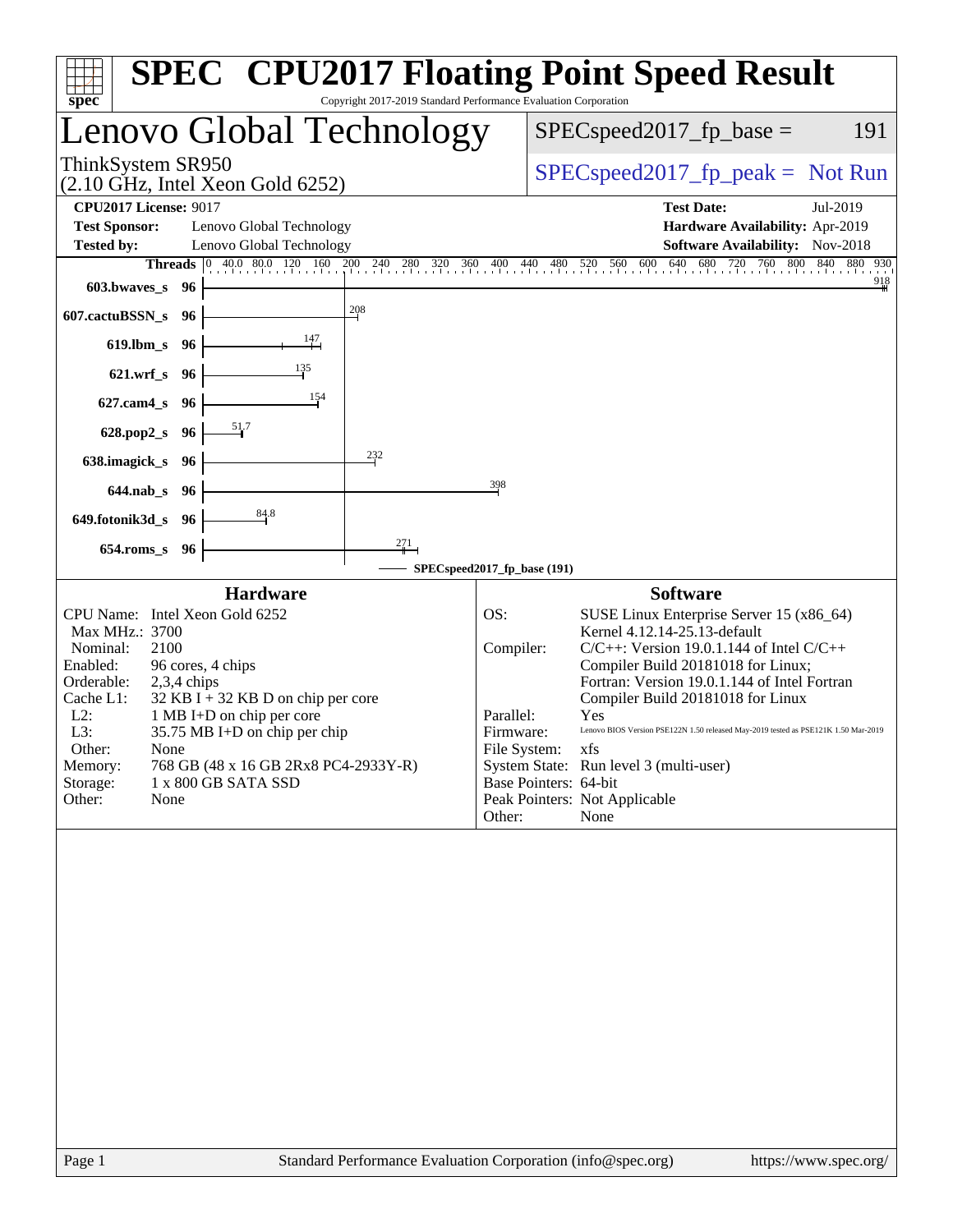

#### **[SPEC CPU2017 Floating Point Speed Result](http://www.spec.org/auto/cpu2017/Docs/result-fields.html#SPECCPU2017FloatingPointSpeedResult)** Copyright 2017-2019 Standard Performance Evaluation Corporation

## Lenovo Global Technology

(2.10 GHz, Intel Xeon Gold 6252)

ThinkSystem SR950<br>  $SPECspeed2017_f$  peak = Not Run

 $SPEC speed2017_fp\_base = 191$ 

**[Test Sponsor:](http://www.spec.org/auto/cpu2017/Docs/result-fields.html#TestSponsor)** Lenovo Global Technology **[Hardware Availability:](http://www.spec.org/auto/cpu2017/Docs/result-fields.html#HardwareAvailability)** Apr-2019 **[Tested by:](http://www.spec.org/auto/cpu2017/Docs/result-fields.html#Testedby)** Lenovo Global Technology **[Software Availability:](http://www.spec.org/auto/cpu2017/Docs/result-fields.html#SoftwareAvailability)** Nov-2018

**[CPU2017 License:](http://www.spec.org/auto/cpu2017/Docs/result-fields.html#CPU2017License)** 9017 **[Test Date:](http://www.spec.org/auto/cpu2017/Docs/result-fields.html#TestDate)** Jul-2019

### **[Results Table](http://www.spec.org/auto/cpu2017/Docs/result-fields.html#ResultsTable)**

|                            | <b>Base</b>    |                |       |                | <b>Peak</b> |                |            |                |                |              |                |              |                |              |
|----------------------------|----------------|----------------|-------|----------------|-------------|----------------|------------|----------------|----------------|--------------|----------------|--------------|----------------|--------------|
| <b>Benchmark</b>           | <b>Threads</b> | <b>Seconds</b> | Ratio | <b>Seconds</b> | Ratio       | <b>Seconds</b> | Ratio      | <b>Threads</b> | <b>Seconds</b> | <b>Ratio</b> | <b>Seconds</b> | <b>Ratio</b> | <b>Seconds</b> | <b>Ratio</b> |
| $603.bwaves$ s             | 96             | 64.4           | 916   | 64.3           | 918         | 64.0           | 922        |                |                |              |                |              |                |              |
| 607.cactuBSSN s            | 96             | 80.0           | 208   | 80.1           | 208         | 79.9           | 209        |                |                |              |                |              |                |              |
| $619.$ lbm_s               | 96             | 35.7           | 147   | 33.1           | 158         | 49.0           | 107        |                |                |              |                |              |                |              |
| $621.wrf$ s                | 96             | 98.0           | 135   | 98.0           | 135         | 98.2           | 135        |                |                |              |                |              |                |              |
| $627$ .cam $4 \text{ s}$   | 96             | 57.3           | 155   | 57.4           | 154         | 57.5           | 154        |                |                |              |                |              |                |              |
| $628.pop2_s$               | 96             | 230            | 51.7  | 233            | 51.0        | 224            | 53.0       |                |                |              |                |              |                |              |
| 638.imagick_s              | 96             | 62.3           | 232   | 62.2           | 232         | 62.2           | 232        |                |                |              |                |              |                |              |
| $644$ .nab s               | 96             | 43.9           | 398   | 43.9           | 398         | 43.9           | <u>398</u> |                |                |              |                |              |                |              |
| 649.fotonik3d s            | 96             | 109            | 83.9  | 106            | 85.9        | 108            | 84.8       |                |                |              |                |              |                |              |
| $654$ .roms s              | 96             | 58.4           | 270   | 58.1           | 271         | 54.3           | 290        |                |                |              |                |              |                |              |
| $SPEC speed2017$ fp base = | 191            |                |       |                |             |                |            |                |                |              |                |              |                |              |
| $SPECspeed2017_fp\_peak =$ | <b>Not Run</b> |                |       |                |             |                |            |                |                |              |                |              |                |              |

Results appear in the [order in which they were run.](http://www.spec.org/auto/cpu2017/Docs/result-fields.html#RunOrder) Bold underlined text [indicates a median measurement](http://www.spec.org/auto/cpu2017/Docs/result-fields.html#Median).

#### **[Operating System Notes](http://www.spec.org/auto/cpu2017/Docs/result-fields.html#OperatingSystemNotes)**

Stack size set to unlimited using "ulimit -s unlimited"

### **[General Notes](http://www.spec.org/auto/cpu2017/Docs/result-fields.html#GeneralNotes)**

Environment variables set by runcpu before the start of the run: KMP\_AFFINITY = "granularity=fine,compact" LD\_LIBRARY\_PATH = "/home/cpu2017-1.0.5-ic19.0u1/lib/intel64" OMP\_STACKSIZE = "192M" Binaries compiled on a system with 1x Intel Core i9-7900X CPU + 32GB RAM memory using Redhat Enterprise Linux 7.5 Transparent Huge Pages disabled by default echo never > /sys/kernel/mm/transparent\_hugepage/enabled echo never > /sys/kernel/mm/transparent\_hugepage/defrag Prior to runcpu invocation Filesystem page cache synced and cleared with: sync; echo 3> /proc/sys/vm/drop\_caches NA: The test sponsor attests, as of date of publication, that CVE-2017-5754 (Meltdown) is mitigated in the system as tested and documented. Yes: The test sponsor attests, as of date of publication, that CVE-2017-5753 (Spectre variant 1) is mitigated in the system as tested and documented. Yes: The test sponsor attests, as of date of publication, that CVE-2017-5715 (Spectre variant 2) is mitigated in the system as tested and documented. Yes: The test sponsor attests, as of date of publication, that CVE-2018-3640 (Spectre variant 3a) is mitigated in the system as tested and documented. Yes: The test sponsor attests, as of date of publication, that CVE-2018-3639 (Spectre variant 4) is mitigated in the system as tested and documented.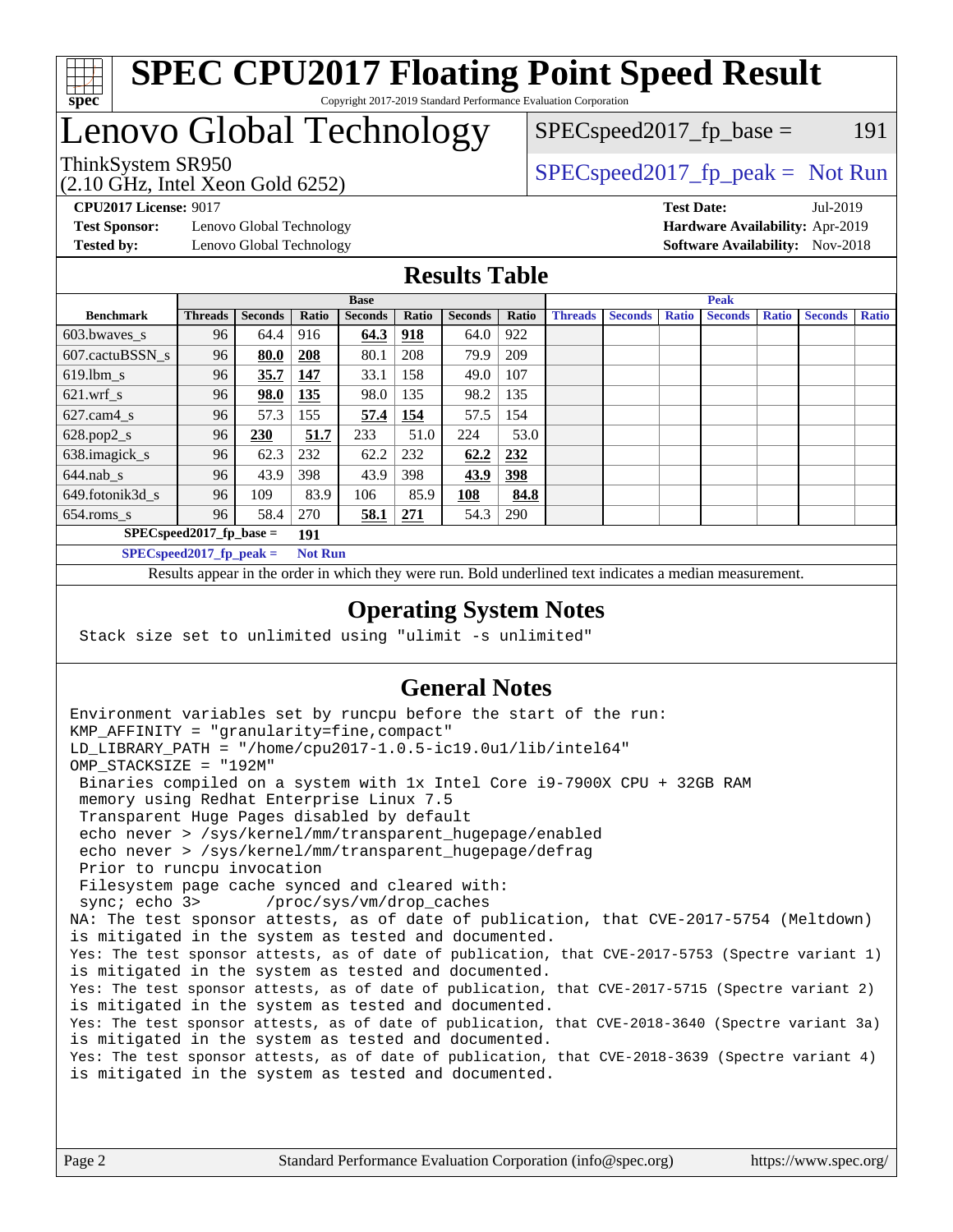| $spec^*$                                                                                                                                                                                                                                                                                                                                                                                                                                                                                                                                                                                                                                                                                                                                                                                                                                                                    | Copyright 2017-2019 Standard Performance Evaluation Corporation                                                                                                                                                          | <b>SPEC CPU2017 Floating Point Speed Result</b>                                                                                                                                                                                                                                                                                                                                                                                                                                                              |                                                                                |  |  |  |  |
|-----------------------------------------------------------------------------------------------------------------------------------------------------------------------------------------------------------------------------------------------------------------------------------------------------------------------------------------------------------------------------------------------------------------------------------------------------------------------------------------------------------------------------------------------------------------------------------------------------------------------------------------------------------------------------------------------------------------------------------------------------------------------------------------------------------------------------------------------------------------------------|--------------------------------------------------------------------------------------------------------------------------------------------------------------------------------------------------------------------------|--------------------------------------------------------------------------------------------------------------------------------------------------------------------------------------------------------------------------------------------------------------------------------------------------------------------------------------------------------------------------------------------------------------------------------------------------------------------------------------------------------------|--------------------------------------------------------------------------------|--|--|--|--|
| Lenovo Global Technology                                                                                                                                                                                                                                                                                                                                                                                                                                                                                                                                                                                                                                                                                                                                                                                                                                                    |                                                                                                                                                                                                                          | $SPEC speed2017fp base =$                                                                                                                                                                                                                                                                                                                                                                                                                                                                                    | 191                                                                            |  |  |  |  |
| ThinkSystem SR950<br>$(2.10 \text{ GHz}, \text{Intel Xeon Gold } 6252)$                                                                                                                                                                                                                                                                                                                                                                                                                                                                                                                                                                                                                                                                                                                                                                                                     |                                                                                                                                                                                                                          | $SPEC speed2017_fp\_peak = Not Run$                                                                                                                                                                                                                                                                                                                                                                                                                                                                          |                                                                                |  |  |  |  |
| <b>CPU2017 License: 9017</b><br><b>Test Sponsor:</b><br>Lenovo Global Technology<br><b>Tested by:</b><br>Lenovo Global Technology                                                                                                                                                                                                                                                                                                                                                                                                                                                                                                                                                                                                                                                                                                                                           |                                                                                                                                                                                                                          | <b>Test Date:</b>                                                                                                                                                                                                                                                                                                                                                                                                                                                                                            | Jul-2019<br>Hardware Availability: Apr-2019<br>Software Availability: Nov-2018 |  |  |  |  |
| <b>Platform Notes</b>                                                                                                                                                                                                                                                                                                                                                                                                                                                                                                                                                                                                                                                                                                                                                                                                                                                       |                                                                                                                                                                                                                          |                                                                                                                                                                                                                                                                                                                                                                                                                                                                                                              |                                                                                |  |  |  |  |
| BIOS configuration:<br>Choose Operating Mode set to Maximum Performance<br>Choose Operating Mode set to Custom Mode<br>CPU P-state Control set to Autonomous<br>Hyper-Threading set to Disable<br>Trusted Execution Technology set to Enable<br>DCU Streamer Prefetcher set to Disable<br>MONITOR/MWAIT set to Enable<br>Sysinfo program /home/cpu2017-1.0.5-ic19.0ul/bin/sysinfo<br>Rev: r5974 of 2018-05-19 9bcde8f2999c33d61f64985e45859ea9<br>running on linux-ulb8 Fri Jul 5 11:11:07 2019<br>SUT (System Under Test) info as seen by some common utilities.<br>For more information on this section, see<br>https://www.spec.org/cpu2017/Docs/config.html#sysinfo<br>From /proc/cpuinfo<br>model name : Intel(R) Xeon(R) Gold 6252 CPU @ 2.10GHz<br>"physical id"s (chips)<br>4<br>96 "processors"<br>cpu cores : 24<br>siblings : 24<br>From 1scpu:<br>Architecture: | x86_64                                                                                                                                                                                                                   | cores, siblings (Caution: counting these is hw and system dependent. The following<br>excerpts from /proc/cpuinfo might not be reliable. Use with caution.)<br>physical 0: cores 0 1 2 3 4 5 6 8 10 11 12 13 16 17 18 19 20 21 24 25 26 27 28 29<br>physical 1: cores 0 1 2 3 4 5 6 8 9 10 11 12 13 16 17 18 19 20 21 25 26 27 28 29<br>physical 2: cores 0 1 2 3 4 5 6 8 9 10 11 12 13 16 17 18 19 20 21 25 26 27 28 29<br>physical 3: cores 0 1 2 3 4 5 6 8 9 10 11 12 13 16 17 18 19 20 21 24 26 27 28 29 |                                                                                |  |  |  |  |
| $CPU$ op-mode( $s$ ):<br>Byte Order:<br>CPU(s):<br>On-line CPU(s) list: $0-95$<br>Thread( $s$ ) per core:<br>Core(s) per socket:<br>Socket(s):<br>NUMA node(s):<br>Vendor ID:<br>CPU family:<br>Model:<br>Model name:<br>Stepping:<br>CPU MHz:<br>BogoMIPS:<br>Virtualization:                                                                                                                                                                                                                                                                                                                                                                                                                                                                                                                                                                                              | $32$ -bit, $64$ -bit<br>Little Endian<br>96<br>$\mathbf{1}$<br>24<br>4<br>4<br>GenuineIntel<br>6<br>85<br>$Intel(R) Xeon(R) Gold 6252 CPU @ 2.10GHz$<br>6<br>2100.000<br>4200.00<br>$VT - x$<br>(Continued on next page) |                                                                                                                                                                                                                                                                                                                                                                                                                                                                                                              |                                                                                |  |  |  |  |
| Page 3                                                                                                                                                                                                                                                                                                                                                                                                                                                                                                                                                                                                                                                                                                                                                                                                                                                                      | Standard Performance Evaluation Corporation (info@spec.org)                                                                                                                                                              |                                                                                                                                                                                                                                                                                                                                                                                                                                                                                                              | https://www.spec.org/                                                          |  |  |  |  |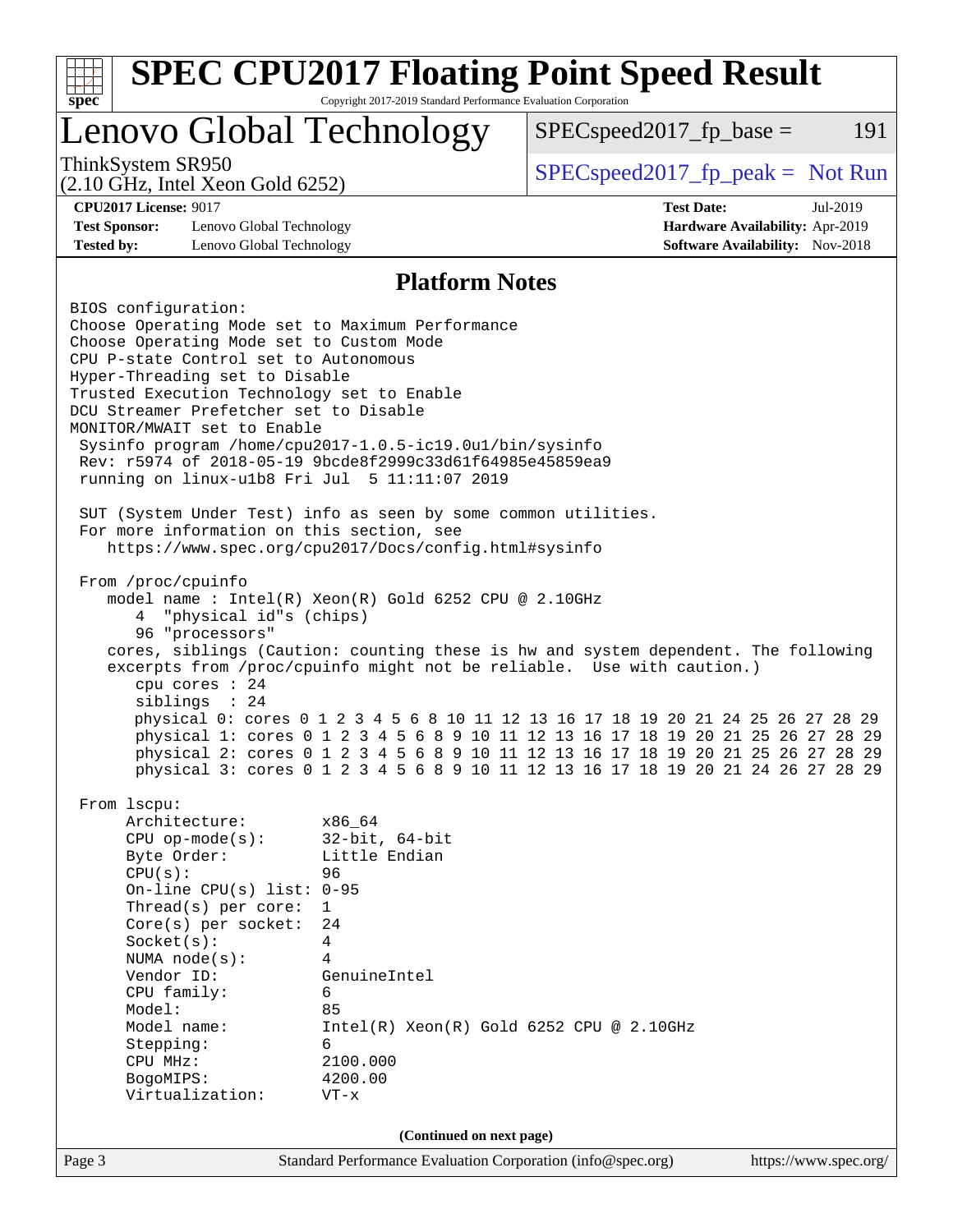

#### **[SPEC CPU2017 Floating Point Speed Result](http://www.spec.org/auto/cpu2017/Docs/result-fields.html#SPECCPU2017FloatingPointSpeedResult)** Copyright 2017-2019 Standard Performance Evaluation Corporation

Lenovo Global Technology

 $SPEC speed2017<sub>fp</sub> base = 191$ 

(2.10 GHz, Intel Xeon Gold 6252)

ThinkSystem SR950<br>  $SPECspeed2017_f$  peak = Not Run

**[CPU2017 License:](http://www.spec.org/auto/cpu2017/Docs/result-fields.html#CPU2017License)** 9017 **[Test Date:](http://www.spec.org/auto/cpu2017/Docs/result-fields.html#TestDate)** Jul-2019

**[Test Sponsor:](http://www.spec.org/auto/cpu2017/Docs/result-fields.html#TestSponsor)** Lenovo Global Technology **[Hardware Availability:](http://www.spec.org/auto/cpu2017/Docs/result-fields.html#HardwareAvailability)** Apr-2019 **[Tested by:](http://www.spec.org/auto/cpu2017/Docs/result-fields.html#Testedby)** Lenovo Global Technology **[Software Availability:](http://www.spec.org/auto/cpu2017/Docs/result-fields.html#SoftwareAvailability)** Nov-2018

**[Platform Notes \(Continued\)](http://www.spec.org/auto/cpu2017/Docs/result-fields.html#PlatformNotes)**

| L1d cache:  |                         | 32K                      |
|-------------|-------------------------|--------------------------|
| Lli cache:  |                         | 32K                      |
| $L2$ cache: |                         | 1024K                    |
| $L3$ cache: |                         | 36608K                   |
|             | NUMA node0 CPU(s):      | $0 - 23$                 |
|             | NUMA $node1$ $CPU(s)$ : | $24 - 47$                |
|             | NUMA $node2$ $CPU(s)$ : | $48 - 71$                |
|             | NUMA node3 CPU(s):      | $72 - 95$                |
|             |                         | $\overline{\phantom{0}}$ |

Flags: fpu vme de pse tsc msr pae mce cx8 apic sep mtrr pge mca cmov pat pse36 clflush dts acpi mmx fxsr sse sse2 ss ht tm pbe syscall nx pdpe1gb rdtscp lm constant\_tsc art arch\_perfmon pebs bts rep\_good nopl xtopology nonstop\_tsc cpuid aperfmperf pni pclmulqdq dtes64 monitor ds\_cpl vmx smx est tm2 ssse3 sdbg fma cx16 xtpr pdcm pcid dca sse4\_1 sse4\_2 x2apic movbe popcnt tsc\_deadline\_timer aes xsave avx f16c rdrand lahf\_lm abm 3dnowprefetch cpuid\_fault epb cat\_l3 cdp\_l3 invpcid\_single ssbd mba ibrs ibpb stibp tpr\_shadow vnmi flexpriority ept vpid fsgsbase tsc\_adjust bmi1 hle avx2 smep bmi2 erms invpcid rtm cqm mpx rdt\_a avx512f avx512dq rdseed adx smap clflushopt clwb intel\_pt avx512cd avx512bw avx512vl xsaveopt xsavec xgetbv1 xsaves cqm\_llc cqm\_occup\_llc cqm\_mbm\_total cqm\_mbm\_local dtherm ida arat pln pts hwp\_epp pku ospke avx512\_vnni flush\_l1d arch\_capabilities

```
 /proc/cpuinfo cache data
cache size : 36608 KB
```
 From numactl --hardware WARNING: a numactl 'node' might or might not correspond to a physical chip. available: 4 nodes (0-3) node 0 cpus: 0 1 2 3 4 5 6 7 8 9 10 11 12 13 14 15 16 17 18 19 20 21 22 23 node 0 size: 193087 MB node 0 free: 189537 MB node 1 cpus: 24 25 26 27 28 29 30 31 32 33 34 35 36 37 38 39 40 41 42 43 44 45 46 47 node 1 size: 193515 MB node 1 free: 192199 MB node 2 cpus: 48 49 50 51 52 53 54 55 56 57 58 59 60 61 62 63 64 65 66 67 68 69 70 71 node 2 size: 193515 MB node 2 free: 192998 MB node 3 cpus: 72 73 74 75 76 77 78 79 80 81 82 83 84 85 86 87 88 89 90 91 92 93 94 95 node 3 size: 193512 MB node 3 free: 193310 MB node distances: node 0 1 2 3 0: 10 21 21 21 1: 21 10 21 21 2: 21 21 10 21 3: 21 21 21 10 From /proc/meminfo MemTotal: 792197988 kB **(Continued on next page)**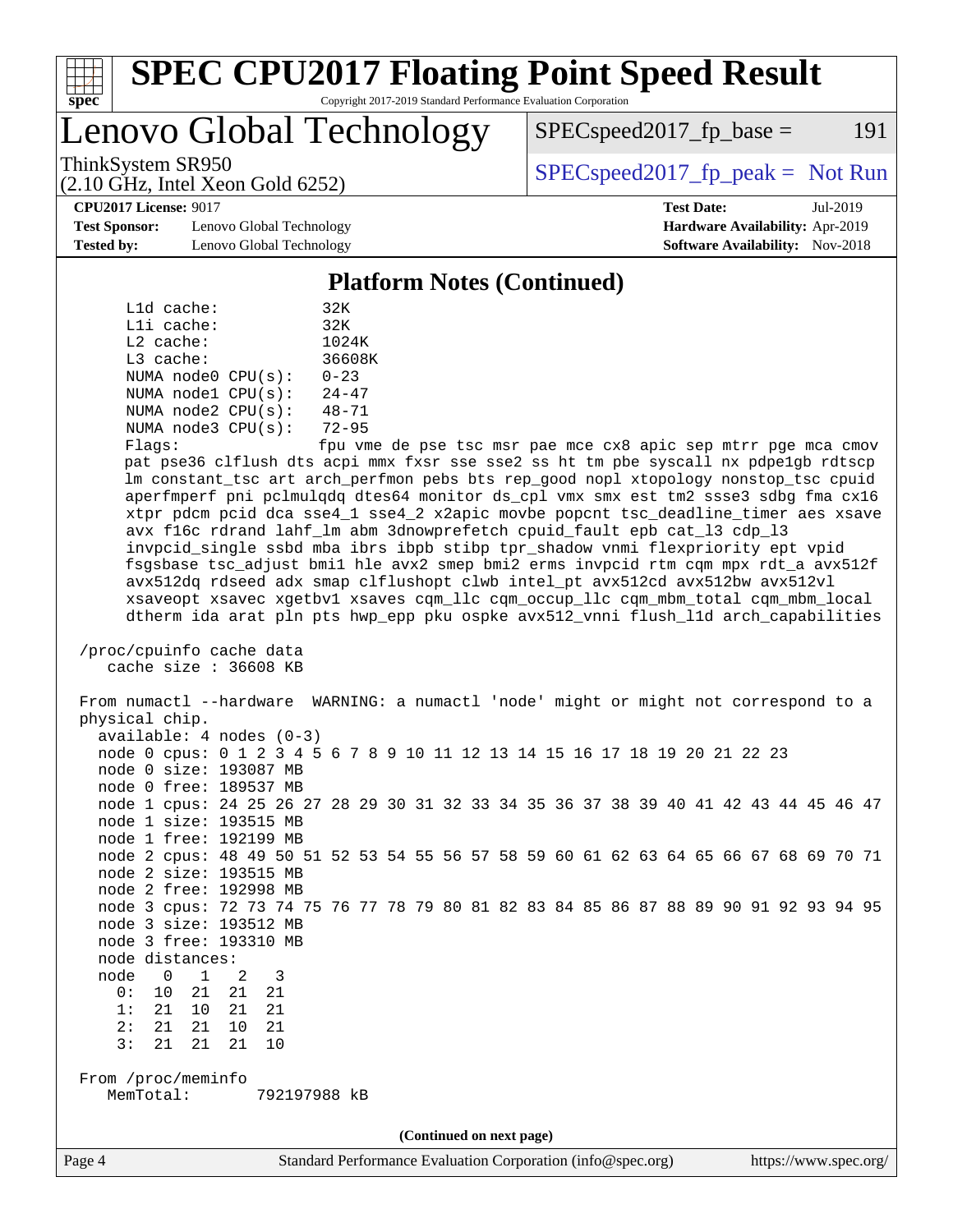| <b>SPEC CPU2017 Floating Point Speed Result</b><br>$spec^*$<br>Copyright 2017-2019 Standard Performance Evaluation Corporation                                                                                                                                                                                                                                                                                                                                                  |                                                                                                     |  |  |  |  |  |  |
|---------------------------------------------------------------------------------------------------------------------------------------------------------------------------------------------------------------------------------------------------------------------------------------------------------------------------------------------------------------------------------------------------------------------------------------------------------------------------------|-----------------------------------------------------------------------------------------------------|--|--|--|--|--|--|
| Lenovo Global Technology                                                                                                                                                                                                                                                                                                                                                                                                                                                        | 191<br>$SPEC speed2017fp base =$                                                                    |  |  |  |  |  |  |
| ThinkSystem SR950<br>$(2.10 \text{ GHz}, \text{Intel Xeon Gold } 6252)$                                                                                                                                                                                                                                                                                                                                                                                                         | $SPEC speed2017rfp peak = Not Run$                                                                  |  |  |  |  |  |  |
| <b>CPU2017 License: 9017</b><br><b>Test Sponsor:</b><br>Lenovo Global Technology<br><b>Tested by:</b><br>Lenovo Global Technology                                                                                                                                                                                                                                                                                                                                               | <b>Test Date:</b><br>Jul-2019<br>Hardware Availability: Apr-2019<br>Software Availability: Nov-2018 |  |  |  |  |  |  |
| <b>Platform Notes (Continued)</b>                                                                                                                                                                                                                                                                                                                                                                                                                                               |                                                                                                     |  |  |  |  |  |  |
| HugePages_Total:<br>0<br>Hugepagesize:<br>2048 kB                                                                                                                                                                                                                                                                                                                                                                                                                               |                                                                                                     |  |  |  |  |  |  |
| From /etc/*release* /etc/*version*<br>os-release:<br>NAME="SLES"<br>VERSION="15"<br>VERSION_ID="15"<br>PRETTY_NAME="SUSE Linux Enterprise Server 15"<br>ID="sles"<br>ID LIKE="suse"<br>$ANSI\_COLOR = "0;32"$<br>CPE NAME="cpe:/o:suse:sles:15"                                                                                                                                                                                                                                 |                                                                                                     |  |  |  |  |  |  |
| uname $-a$ :<br>Linux linux-ulb8 4.12.14-25.13-default #1 SMP Tue Aug 14 15:07:35 UTC 2018 (947aa51)<br>x86_64 x86_64 x86_64 GNU/Linux                                                                                                                                                                                                                                                                                                                                          |                                                                                                     |  |  |  |  |  |  |
| Kernel self-reported vulnerability status:<br>Not affected<br>CVE-2017-5754 (Meltdown):<br>CVE-2017-5753 (Spectre variant 1): Mitigation: __user pointer sanitization<br>CVE-2017-5715 (Spectre variant 2): Mitigation: Indirect Branch Restricted Speculation,<br>IBPB, IBRS FW                                                                                                                                                                                                |                                                                                                     |  |  |  |  |  |  |
| run-level 3 Jul 5 10:16                                                                                                                                                                                                                                                                                                                                                                                                                                                         |                                                                                                     |  |  |  |  |  |  |
| SPEC is set to: /home/cpu2017-1.0.5-ic19.0u1<br>Filesystem<br>Type Size Used Avail Use% Mounted on<br>/dev/sda2<br>xfs 744G 33G 711G<br>$5\%$ /                                                                                                                                                                                                                                                                                                                                 |                                                                                                     |  |  |  |  |  |  |
| Additional information from dmidecode follows. WARNING: Use caution when you interpret<br>this section. The 'dmidecode' program reads system data which is "intended to allow<br>hardware to be accurately determined", but the intent may not be met, as there are<br>frequent changes to hardware, firmware, and the "DMTF SMBIOS" standard.<br>BIOS Lenovo - [PSE121K-1.50] - 03/13/2019<br>Memory:<br>48x NO DIMM NO DIMM<br>48x Samsung M393A2K43CB2-CVF 16 GB 2 rank 2933 |                                                                                                     |  |  |  |  |  |  |
| (End of data from sysinfo program)                                                                                                                                                                                                                                                                                                                                                                                                                                              |                                                                                                     |  |  |  |  |  |  |
| <b>Compiler Version Notes</b>                                                                                                                                                                                                                                                                                                                                                                                                                                                   |                                                                                                     |  |  |  |  |  |  |
| ======================<br>$619.1$ bm_s(base) $638.imagick_s(base)$ $644.nab_s(base)$<br>CC.                                                                                                                                                                                                                                                                                                                                                                                     |                                                                                                     |  |  |  |  |  |  |
| (Continued on next page)                                                                                                                                                                                                                                                                                                                                                                                                                                                        |                                                                                                     |  |  |  |  |  |  |

Page 5 Standard Performance Evaluation Corporation [\(info@spec.org\)](mailto:info@spec.org) <https://www.spec.org/>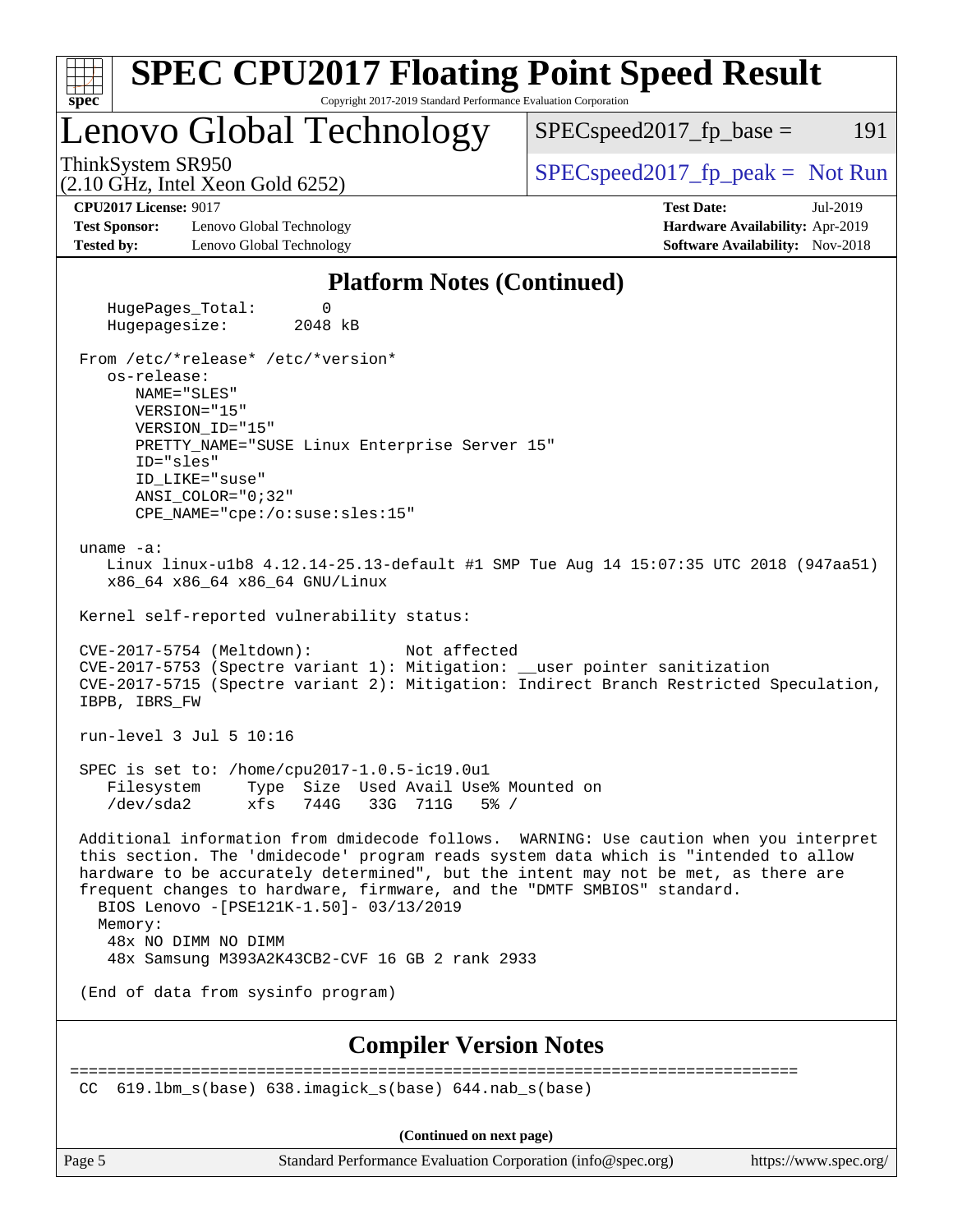

# **[SPEC CPU2017 Floating Point Speed Result](http://www.spec.org/auto/cpu2017/Docs/result-fields.html#SPECCPU2017FloatingPointSpeedResult)**

Copyright 2017-2019 Standard Performance Evaluation Corporation

Lenovo Global Technology

 $SPEC speed2017_fp\_peak = Not Run$ 

 $SPEC speed2017_fp\_base = 191$ 

(2.10 GHz, Intel Xeon Gold 6252)

**[CPU2017 License:](http://www.spec.org/auto/cpu2017/Docs/result-fields.html#CPU2017License)** 9017 **[Test Date:](http://www.spec.org/auto/cpu2017/Docs/result-fields.html#TestDate)** Jul-2019

**[Test Sponsor:](http://www.spec.org/auto/cpu2017/Docs/result-fields.html#TestSponsor)** Lenovo Global Technology **[Hardware Availability:](http://www.spec.org/auto/cpu2017/Docs/result-fields.html#HardwareAvailability)** Apr-2019 **[Tested by:](http://www.spec.org/auto/cpu2017/Docs/result-fields.html#Testedby)** Lenovo Global Technology **[Software Availability:](http://www.spec.org/auto/cpu2017/Docs/result-fields.html#SoftwareAvailability)** Nov-2018

## **[Compiler Version Notes \(Continued\)](http://www.spec.org/auto/cpu2017/Docs/result-fields.html#CompilerVersionNotes)**

| Intel(R) C Intel(R) 64 Compiler for applications running on Intel(R) 64,<br>Version 19.0.1.144 Build 20181018                                                                    |
|----------------------------------------------------------------------------------------------------------------------------------------------------------------------------------|
| Copyright (C) 1985-2018 Intel Corporation. All rights reserved.                                                                                                                  |
|                                                                                                                                                                                  |
|                                                                                                                                                                                  |
| FC 607.cactuBSSN_s(base)                                                                                                                                                         |
| Intel(R) C++ Intel(R) 64 Compiler for applications running on Intel(R) 64,<br>Version 19.0.1.144 Build 20181018                                                                  |
| Copyright (C) 1985-2018 Intel Corporation. All rights reserved.<br>Intel(R) C Intel(R) 64 Compiler for applications running on Intel(R) 64,<br>Version 19.0.1.144 Build 20181018 |
| Copyright (C) 1985-2018 Intel Corporation. All rights reserved.                                                                                                                  |
| $Intel(R)$ Fortran Intel(R) 64 Compiler for applications running on Intel(R)<br>64, Version 19.0.1.144 Build 20181018                                                            |
| Copyright (C) 1985-2018 Intel Corporation. All rights reserved.                                                                                                                  |
|                                                                                                                                                                                  |
|                                                                                                                                                                                  |
| FC 603.bwaves_s(base) 649.fotonik3d_s(base) 654.roms_s(base)                                                                                                                     |
| $Intel(R)$ Fortran Intel(R) 64 Compiler for applications running on Intel(R)<br>64, Version 19.0.1.144 Build 20181018                                                            |
| Copyright (C) 1985-2018 Intel Corporation. All rights reserved.                                                                                                                  |
|                                                                                                                                                                                  |
| $CC$ 621.wrf $s(base)$ 627.cam $4_s(base)$ 628.pop2 $s(base)$                                                                                                                    |
|                                                                                                                                                                                  |
| $Intel(R)$ Fortran Intel(R) 64 Compiler for applications running on Intel(R)<br>64, Version 19.0.1.144 Build 20181018                                                            |
| Copyright (C) 1985-2018 Intel Corporation. All rights reserved.                                                                                                                  |
| Intel(R) C Intel(R) 64 Compiler for applications running on Intel(R) 64,<br>Version 19.0.1.144 Build 20181018                                                                    |
| Copyright (C) 1985-2018 Intel Corporation. All rights reserved.                                                                                                                  |
|                                                                                                                                                                                  |
|                                                                                                                                                                                  |

## **[Base Compiler Invocation](http://www.spec.org/auto/cpu2017/Docs/result-fields.html#BaseCompilerInvocation)**

[C benchmarks](http://www.spec.org/auto/cpu2017/Docs/result-fields.html#Cbenchmarks): [icc -m64 -std=c11](http://www.spec.org/cpu2017/results/res2019q3/cpu2017-20190805-16702.flags.html#user_CCbase_intel_icc_64bit_c11_33ee0cdaae7deeeab2a9725423ba97205ce30f63b9926c2519791662299b76a0318f32ddfffdc46587804de3178b4f9328c46fa7c2b0cd779d7a61945c91cd35)

[Fortran benchmarks](http://www.spec.org/auto/cpu2017/Docs/result-fields.html#Fortranbenchmarks): [ifort -m64](http://www.spec.org/cpu2017/results/res2019q3/cpu2017-20190805-16702.flags.html#user_FCbase_intel_ifort_64bit_24f2bb282fbaeffd6157abe4f878425411749daecae9a33200eee2bee2fe76f3b89351d69a8130dd5949958ce389cf37ff59a95e7a40d588e8d3a57e0c3fd751)

**(Continued on next page)**

Page 6 Standard Performance Evaluation Corporation [\(info@spec.org\)](mailto:info@spec.org) <https://www.spec.org/>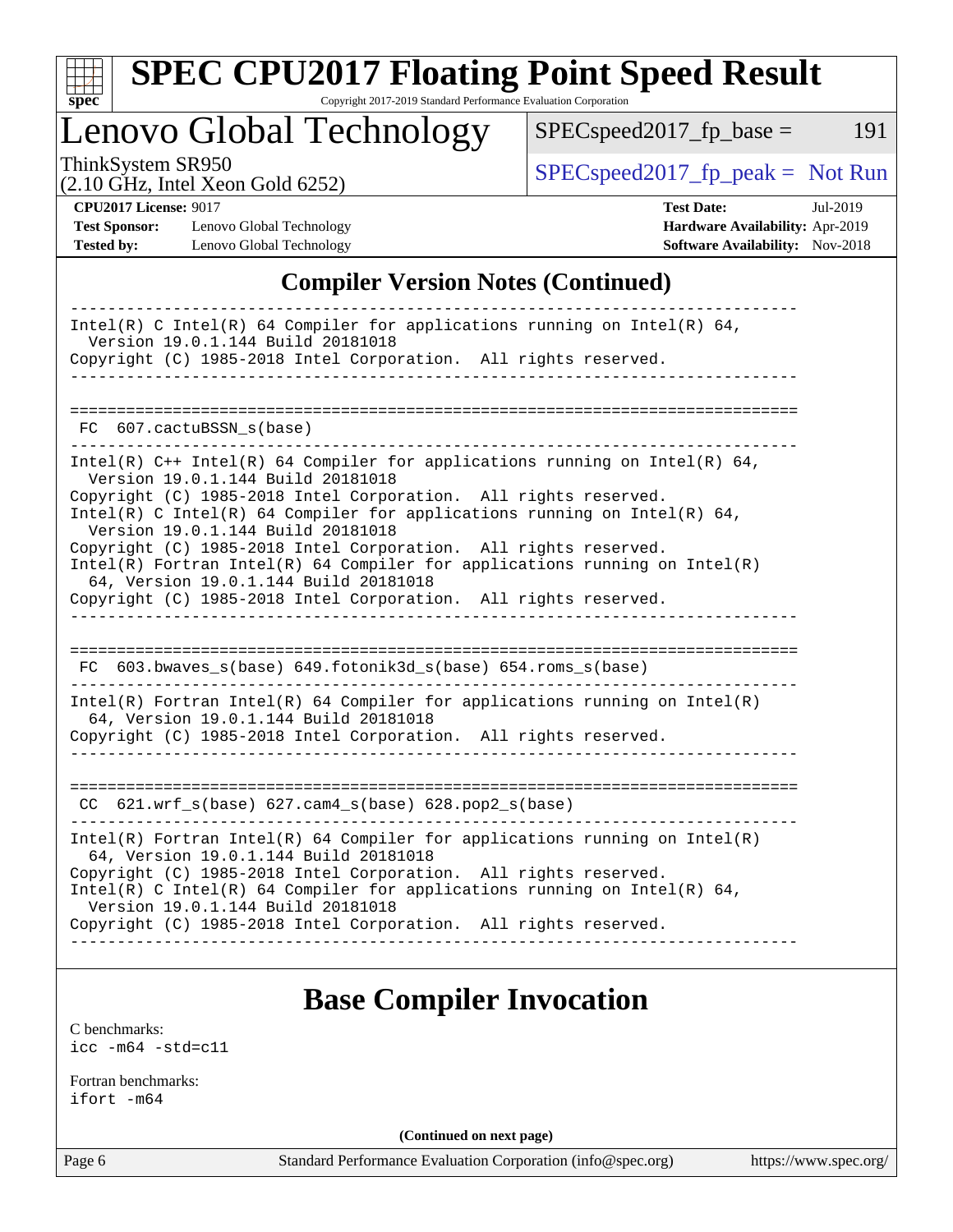

#### **[SPEC CPU2017 Floating Point Speed Result](http://www.spec.org/auto/cpu2017/Docs/result-fields.html#SPECCPU2017FloatingPointSpeedResult)** Copyright 2017-2019 Standard Performance Evaluation Corporation

## Lenovo Global Technology

 $SPEC speed2017_fp\_base = 191$ 

(2.10 GHz, Intel Xeon Gold 6252)

ThinkSystem SR950<br>  $SPEC speed2017<sub>fp</sub> peak = Not Run$ 

**[Test Sponsor:](http://www.spec.org/auto/cpu2017/Docs/result-fields.html#TestSponsor)** Lenovo Global Technology **[Hardware Availability:](http://www.spec.org/auto/cpu2017/Docs/result-fields.html#HardwareAvailability)** Apr-2019 **[Tested by:](http://www.spec.org/auto/cpu2017/Docs/result-fields.html#Testedby)** Lenovo Global Technology **[Software Availability:](http://www.spec.org/auto/cpu2017/Docs/result-fields.html#SoftwareAvailability)** Nov-2018

**[CPU2017 License:](http://www.spec.org/auto/cpu2017/Docs/result-fields.html#CPU2017License)** 9017 **[Test Date:](http://www.spec.org/auto/cpu2017/Docs/result-fields.html#TestDate)** Jul-2019

## **[Base Compiler Invocation \(Continued\)](http://www.spec.org/auto/cpu2017/Docs/result-fields.html#BaseCompilerInvocation)**

[Benchmarks using both Fortran and C](http://www.spec.org/auto/cpu2017/Docs/result-fields.html#BenchmarksusingbothFortranandC): [ifort -m64](http://www.spec.org/cpu2017/results/res2019q3/cpu2017-20190805-16702.flags.html#user_CC_FCbase_intel_ifort_64bit_24f2bb282fbaeffd6157abe4f878425411749daecae9a33200eee2bee2fe76f3b89351d69a8130dd5949958ce389cf37ff59a95e7a40d588e8d3a57e0c3fd751) [icc -m64 -std=c11](http://www.spec.org/cpu2017/results/res2019q3/cpu2017-20190805-16702.flags.html#user_CC_FCbase_intel_icc_64bit_c11_33ee0cdaae7deeeab2a9725423ba97205ce30f63b9926c2519791662299b76a0318f32ddfffdc46587804de3178b4f9328c46fa7c2b0cd779d7a61945c91cd35)

[Benchmarks using Fortran, C, and C++:](http://www.spec.org/auto/cpu2017/Docs/result-fields.html#BenchmarksusingFortranCandCXX) [icpc -m64](http://www.spec.org/cpu2017/results/res2019q3/cpu2017-20190805-16702.flags.html#user_CC_CXX_FCbase_intel_icpc_64bit_4ecb2543ae3f1412ef961e0650ca070fec7b7afdcd6ed48761b84423119d1bf6bdf5cad15b44d48e7256388bc77273b966e5eb805aefd121eb22e9299b2ec9d9) [icc -m64 -std=c11](http://www.spec.org/cpu2017/results/res2019q3/cpu2017-20190805-16702.flags.html#user_CC_CXX_FCbase_intel_icc_64bit_c11_33ee0cdaae7deeeab2a9725423ba97205ce30f63b9926c2519791662299b76a0318f32ddfffdc46587804de3178b4f9328c46fa7c2b0cd779d7a61945c91cd35) [ifort -m64](http://www.spec.org/cpu2017/results/res2019q3/cpu2017-20190805-16702.flags.html#user_CC_CXX_FCbase_intel_ifort_64bit_24f2bb282fbaeffd6157abe4f878425411749daecae9a33200eee2bee2fe76f3b89351d69a8130dd5949958ce389cf37ff59a95e7a40d588e8d3a57e0c3fd751)

## **[Base Portability Flags](http://www.spec.org/auto/cpu2017/Docs/result-fields.html#BasePortabilityFlags)**

 603.bwaves\_s: [-DSPEC\\_LP64](http://www.spec.org/cpu2017/results/res2019q3/cpu2017-20190805-16702.flags.html#suite_basePORTABILITY603_bwaves_s_DSPEC_LP64) 607.cactuBSSN\_s: [-DSPEC\\_LP64](http://www.spec.org/cpu2017/results/res2019q3/cpu2017-20190805-16702.flags.html#suite_basePORTABILITY607_cactuBSSN_s_DSPEC_LP64) 619.lbm\_s: [-DSPEC\\_LP64](http://www.spec.org/cpu2017/results/res2019q3/cpu2017-20190805-16702.flags.html#suite_basePORTABILITY619_lbm_s_DSPEC_LP64) 621.wrf\_s: [-DSPEC\\_LP64](http://www.spec.org/cpu2017/results/res2019q3/cpu2017-20190805-16702.flags.html#suite_basePORTABILITY621_wrf_s_DSPEC_LP64) [-DSPEC\\_CASE\\_FLAG](http://www.spec.org/cpu2017/results/res2019q3/cpu2017-20190805-16702.flags.html#b621.wrf_s_baseCPORTABILITY_DSPEC_CASE_FLAG) [-convert big\\_endian](http://www.spec.org/cpu2017/results/res2019q3/cpu2017-20190805-16702.flags.html#user_baseFPORTABILITY621_wrf_s_convert_big_endian_c3194028bc08c63ac5d04de18c48ce6d347e4e562e8892b8bdbdc0214820426deb8554edfa529a3fb25a586e65a3d812c835984020483e7e73212c4d31a38223) 627.cam4\_s: [-DSPEC\\_LP64](http://www.spec.org/cpu2017/results/res2019q3/cpu2017-20190805-16702.flags.html#suite_basePORTABILITY627_cam4_s_DSPEC_LP64) [-DSPEC\\_CASE\\_FLAG](http://www.spec.org/cpu2017/results/res2019q3/cpu2017-20190805-16702.flags.html#b627.cam4_s_baseCPORTABILITY_DSPEC_CASE_FLAG) 628.pop2\_s: [-DSPEC\\_LP64](http://www.spec.org/cpu2017/results/res2019q3/cpu2017-20190805-16702.flags.html#suite_basePORTABILITY628_pop2_s_DSPEC_LP64) [-DSPEC\\_CASE\\_FLAG](http://www.spec.org/cpu2017/results/res2019q3/cpu2017-20190805-16702.flags.html#b628.pop2_s_baseCPORTABILITY_DSPEC_CASE_FLAG) [-convert big\\_endian](http://www.spec.org/cpu2017/results/res2019q3/cpu2017-20190805-16702.flags.html#user_baseFPORTABILITY628_pop2_s_convert_big_endian_c3194028bc08c63ac5d04de18c48ce6d347e4e562e8892b8bdbdc0214820426deb8554edfa529a3fb25a586e65a3d812c835984020483e7e73212c4d31a38223) [-assume byterecl](http://www.spec.org/cpu2017/results/res2019q3/cpu2017-20190805-16702.flags.html#user_baseFPORTABILITY628_pop2_s_assume_byterecl_7e47d18b9513cf18525430bbf0f2177aa9bf368bc7a059c09b2c06a34b53bd3447c950d3f8d6c70e3faf3a05c8557d66a5798b567902e8849adc142926523472) 638.imagick\_s: [-DSPEC\\_LP64](http://www.spec.org/cpu2017/results/res2019q3/cpu2017-20190805-16702.flags.html#suite_basePORTABILITY638_imagick_s_DSPEC_LP64) 644.nab\_s: [-DSPEC\\_LP64](http://www.spec.org/cpu2017/results/res2019q3/cpu2017-20190805-16702.flags.html#suite_basePORTABILITY644_nab_s_DSPEC_LP64) 649.fotonik3d\_s: [-DSPEC\\_LP64](http://www.spec.org/cpu2017/results/res2019q3/cpu2017-20190805-16702.flags.html#suite_basePORTABILITY649_fotonik3d_s_DSPEC_LP64) 654.roms\_s: [-DSPEC\\_LP64](http://www.spec.org/cpu2017/results/res2019q3/cpu2017-20190805-16702.flags.html#suite_basePORTABILITY654_roms_s_DSPEC_LP64)

## **[Base Optimization Flags](http://www.spec.org/auto/cpu2017/Docs/result-fields.html#BaseOptimizationFlags)**

[C benchmarks](http://www.spec.org/auto/cpu2017/Docs/result-fields.html#Cbenchmarks):

[-xCORE-AVX512](http://www.spec.org/cpu2017/results/res2019q3/cpu2017-20190805-16702.flags.html#user_CCbase_f-xCORE-AVX512) [-ipo](http://www.spec.org/cpu2017/results/res2019q3/cpu2017-20190805-16702.flags.html#user_CCbase_f-ipo) [-O3](http://www.spec.org/cpu2017/results/res2019q3/cpu2017-20190805-16702.flags.html#user_CCbase_f-O3) [-no-prec-div](http://www.spec.org/cpu2017/results/res2019q3/cpu2017-20190805-16702.flags.html#user_CCbase_f-no-prec-div) [-qopt-prefetch](http://www.spec.org/cpu2017/results/res2019q3/cpu2017-20190805-16702.flags.html#user_CCbase_f-qopt-prefetch) [-ffinite-math-only](http://www.spec.org/cpu2017/results/res2019q3/cpu2017-20190805-16702.flags.html#user_CCbase_f_finite_math_only_cb91587bd2077682c4b38af759c288ed7c732db004271a9512da14a4f8007909a5f1427ecbf1a0fb78ff2a814402c6114ac565ca162485bbcae155b5e4258871) [-qopt-mem-layout-trans=4](http://www.spec.org/cpu2017/results/res2019q3/cpu2017-20190805-16702.flags.html#user_CCbase_f-qopt-mem-layout-trans_fa39e755916c150a61361b7846f310bcdf6f04e385ef281cadf3647acec3f0ae266d1a1d22d972a7087a248fd4e6ca390a3634700869573d231a252c784941a8) [-qopenmp](http://www.spec.org/cpu2017/results/res2019q3/cpu2017-20190805-16702.flags.html#user_CCbase_qopenmp_16be0c44f24f464004c6784a7acb94aca937f053568ce72f94b139a11c7c168634a55f6653758ddd83bcf7b8463e8028bb0b48b77bcddc6b78d5d95bb1df2967) [-DSPEC\\_OPENMP](http://www.spec.org/cpu2017/results/res2019q3/cpu2017-20190805-16702.flags.html#suite_CCbase_DSPEC_OPENMP)

[Fortran benchmarks](http://www.spec.org/auto/cpu2017/Docs/result-fields.html#Fortranbenchmarks):

[-DSPEC\\_OPENMP](http://www.spec.org/cpu2017/results/res2019q3/cpu2017-20190805-16702.flags.html#suite_FCbase_DSPEC_OPENMP) [-xCORE-AVX512](http://www.spec.org/cpu2017/results/res2019q3/cpu2017-20190805-16702.flags.html#user_FCbase_f-xCORE-AVX512) [-ipo](http://www.spec.org/cpu2017/results/res2019q3/cpu2017-20190805-16702.flags.html#user_FCbase_f-ipo) [-O3](http://www.spec.org/cpu2017/results/res2019q3/cpu2017-20190805-16702.flags.html#user_FCbase_f-O3) [-no-prec-div](http://www.spec.org/cpu2017/results/res2019q3/cpu2017-20190805-16702.flags.html#user_FCbase_f-no-prec-div) [-qopt-prefetch](http://www.spec.org/cpu2017/results/res2019q3/cpu2017-20190805-16702.flags.html#user_FCbase_f-qopt-prefetch) [-ffinite-math-only](http://www.spec.org/cpu2017/results/res2019q3/cpu2017-20190805-16702.flags.html#user_FCbase_f_finite_math_only_cb91587bd2077682c4b38af759c288ed7c732db004271a9512da14a4f8007909a5f1427ecbf1a0fb78ff2a814402c6114ac565ca162485bbcae155b5e4258871) [-qopt-mem-layout-trans=4](http://www.spec.org/cpu2017/results/res2019q3/cpu2017-20190805-16702.flags.html#user_FCbase_f-qopt-mem-layout-trans_fa39e755916c150a61361b7846f310bcdf6f04e385ef281cadf3647acec3f0ae266d1a1d22d972a7087a248fd4e6ca390a3634700869573d231a252c784941a8) [-qopenmp](http://www.spec.org/cpu2017/results/res2019q3/cpu2017-20190805-16702.flags.html#user_FCbase_qopenmp_16be0c44f24f464004c6784a7acb94aca937f053568ce72f94b139a11c7c168634a55f6653758ddd83bcf7b8463e8028bb0b48b77bcddc6b78d5d95bb1df2967) [-nostandard-realloc-lhs](http://www.spec.org/cpu2017/results/res2019q3/cpu2017-20190805-16702.flags.html#user_FCbase_f_2003_std_realloc_82b4557e90729c0f113870c07e44d33d6f5a304b4f63d4c15d2d0f1fab99f5daaed73bdb9275d9ae411527f28b936061aa8b9c8f2d63842963b95c9dd6426b8a)

[Benchmarks using both Fortran and C](http://www.spec.org/auto/cpu2017/Docs/result-fields.html#BenchmarksusingbothFortranandC):

[-xCORE-AVX512](http://www.spec.org/cpu2017/results/res2019q3/cpu2017-20190805-16702.flags.html#user_CC_FCbase_f-xCORE-AVX512) [-ipo](http://www.spec.org/cpu2017/results/res2019q3/cpu2017-20190805-16702.flags.html#user_CC_FCbase_f-ipo) [-O3](http://www.spec.org/cpu2017/results/res2019q3/cpu2017-20190805-16702.flags.html#user_CC_FCbase_f-O3) [-no-prec-div](http://www.spec.org/cpu2017/results/res2019q3/cpu2017-20190805-16702.flags.html#user_CC_FCbase_f-no-prec-div) [-qopt-prefetch](http://www.spec.org/cpu2017/results/res2019q3/cpu2017-20190805-16702.flags.html#user_CC_FCbase_f-qopt-prefetch) [-ffinite-math-only](http://www.spec.org/cpu2017/results/res2019q3/cpu2017-20190805-16702.flags.html#user_CC_FCbase_f_finite_math_only_cb91587bd2077682c4b38af759c288ed7c732db004271a9512da14a4f8007909a5f1427ecbf1a0fb78ff2a814402c6114ac565ca162485bbcae155b5e4258871) [-qopt-mem-layout-trans=4](http://www.spec.org/cpu2017/results/res2019q3/cpu2017-20190805-16702.flags.html#user_CC_FCbase_f-qopt-mem-layout-trans_fa39e755916c150a61361b7846f310bcdf6f04e385ef281cadf3647acec3f0ae266d1a1d22d972a7087a248fd4e6ca390a3634700869573d231a252c784941a8) [-qopenmp](http://www.spec.org/cpu2017/results/res2019q3/cpu2017-20190805-16702.flags.html#user_CC_FCbase_qopenmp_16be0c44f24f464004c6784a7acb94aca937f053568ce72f94b139a11c7c168634a55f6653758ddd83bcf7b8463e8028bb0b48b77bcddc6b78d5d95bb1df2967) [-DSPEC\\_OPENMP](http://www.spec.org/cpu2017/results/res2019q3/cpu2017-20190805-16702.flags.html#suite_CC_FCbase_DSPEC_OPENMP) [-nostandard-realloc-lhs](http://www.spec.org/cpu2017/results/res2019q3/cpu2017-20190805-16702.flags.html#user_CC_FCbase_f_2003_std_realloc_82b4557e90729c0f113870c07e44d33d6f5a304b4f63d4c15d2d0f1fab99f5daaed73bdb9275d9ae411527f28b936061aa8b9c8f2d63842963b95c9dd6426b8a)

[Benchmarks using Fortran, C, and C++:](http://www.spec.org/auto/cpu2017/Docs/result-fields.html#BenchmarksusingFortranCandCXX)

[-xCORE-AVX512](http://www.spec.org/cpu2017/results/res2019q3/cpu2017-20190805-16702.flags.html#user_CC_CXX_FCbase_f-xCORE-AVX512) [-ipo](http://www.spec.org/cpu2017/results/res2019q3/cpu2017-20190805-16702.flags.html#user_CC_CXX_FCbase_f-ipo) [-O3](http://www.spec.org/cpu2017/results/res2019q3/cpu2017-20190805-16702.flags.html#user_CC_CXX_FCbase_f-O3) [-no-prec-div](http://www.spec.org/cpu2017/results/res2019q3/cpu2017-20190805-16702.flags.html#user_CC_CXX_FCbase_f-no-prec-div) [-qopt-prefetch](http://www.spec.org/cpu2017/results/res2019q3/cpu2017-20190805-16702.flags.html#user_CC_CXX_FCbase_f-qopt-prefetch) [-ffinite-math-only](http://www.spec.org/cpu2017/results/res2019q3/cpu2017-20190805-16702.flags.html#user_CC_CXX_FCbase_f_finite_math_only_cb91587bd2077682c4b38af759c288ed7c732db004271a9512da14a4f8007909a5f1427ecbf1a0fb78ff2a814402c6114ac565ca162485bbcae155b5e4258871) [-qopt-mem-layout-trans=4](http://www.spec.org/cpu2017/results/res2019q3/cpu2017-20190805-16702.flags.html#user_CC_CXX_FCbase_f-qopt-mem-layout-trans_fa39e755916c150a61361b7846f310bcdf6f04e385ef281cadf3647acec3f0ae266d1a1d22d972a7087a248fd4e6ca390a3634700869573d231a252c784941a8) [-qopenmp](http://www.spec.org/cpu2017/results/res2019q3/cpu2017-20190805-16702.flags.html#user_CC_CXX_FCbase_qopenmp_16be0c44f24f464004c6784a7acb94aca937f053568ce72f94b139a11c7c168634a55f6653758ddd83bcf7b8463e8028bb0b48b77bcddc6b78d5d95bb1df2967) [-DSPEC\\_OPENMP](http://www.spec.org/cpu2017/results/res2019q3/cpu2017-20190805-16702.flags.html#suite_CC_CXX_FCbase_DSPEC_OPENMP) [-nostandard-realloc-lhs](http://www.spec.org/cpu2017/results/res2019q3/cpu2017-20190805-16702.flags.html#user_CC_CXX_FCbase_f_2003_std_realloc_82b4557e90729c0f113870c07e44d33d6f5a304b4f63d4c15d2d0f1fab99f5daaed73bdb9275d9ae411527f28b936061aa8b9c8f2d63842963b95c9dd6426b8a)